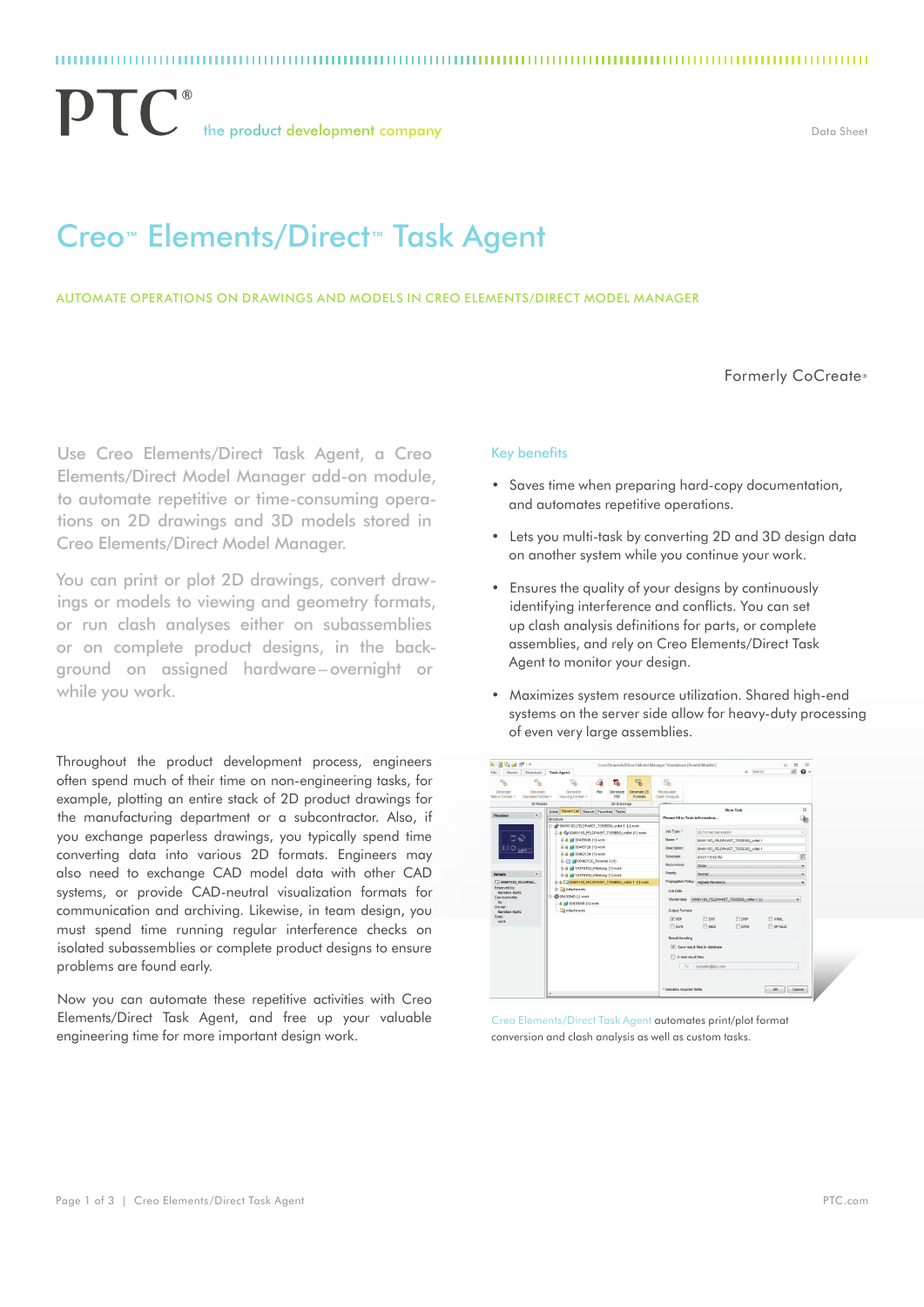Data Sheet

### Features and specifications

## Print/plot services

- • Streamline the process of printing one or more drawings
- Simply select your drawings and use the task dialog to flexibly associate master data, appropriate printing options and destination printers
- • Launch print/plot tasks on demand, or schedule them for later
- • You can even set up a regular schedule for print/plot

#### 2D and 3D output format conversion

- • Define format conversion tasks for immediate or scheduled, one-time or recurring execution
- • Define trigger states for automatic generation and execution of immediate or scheduled format conversion
- • Automatically convert 2D drawings to PDF, DXF, DWF, DWG, VRML, SVG, IGES, or HP-GL/2 formats
- • Automatically convert 3D models to visualization formats such as Creo View MCAD, eDrawings®, STL, or VRML, or (with add-on Creo Elements/Direct Interface products) to eDrawings® Professional, XVL®, 3D PDF, or U3D
- Automatically convert 3D models to the neutral geometry formats STEP, IGES 3D, and SAT, or (with add-on Creo Elements/Direct Interface products) to CAD formats for Creo, CATIA® V4, I-deas®, Inventor™, NX®, or Parasolid®
- Store conversion results as related files to the drawings and models in Creo Elements/Direct Model Manager, or deliver by email

| 西西西<br>$-44$ $-7$<br>$\sum_{i=1}^{n}$                                                                                                                                                                                                        |                                                                        |                                          | Creo Elements/Direct Model Manager Standalone [Arnold Mueller] |                                                       |                        |                                           |                          |                                                                 |  |
|----------------------------------------------------------------------------------------------------------------------------------------------------------------------------------------------------------------------------------------------|------------------------------------------------------------------------|------------------------------------------|----------------------------------------------------------------|-------------------------------------------------------|------------------------|-------------------------------------------|--------------------------|-----------------------------------------------------------------|--|
| File<br>φ<br>Refresh                                                                                                                                                                                                                         | Structure<br>Home<br>Advanced v<br>a Saved ~                           | <b>Task Agent</b><br>卧<br>Export<br>Open | Add File<br>View PDF<br>A.<br>Plot                             | <b>Auto</b><br><b>DR</b><br>Properties v              | Change<br>State $\vee$ | Table Edit<br>Change Class V<br>Add New V | Ð<br>é.<br>$\sqrt{2}$    | Add To Favorites<br>Organize Favorites<br><b>Per</b> Expand All |  |
| Refresh                                                                                                                                                                                                                                      | Search<br>Content                                                      |                                          |                                                                | Edit                                                  |                        |                                           | Collaborate<br>Utilities |                                                                 |  |
| What do you want to                                                                                                                                                                                                                          |                                                                        |                                          | Admin Recent List Search Favorites Tasks                       |                                                       |                        |                                           |                          |                                                                 |  |
| manage?                                                                                                                                                                                                                                      |                                                                        |                                          | Job Servers @ KOPITZ1D.ptcnet.ptc.com                          |                                                       |                        |                                           |                          |                                                                 |  |
| Configure E-mail Server<br>ы<br>$E$ Introduction<br>Database Summary<br><b>D</b> Users and Groups<br><b>EX</b> Connections<br><b>EX Tasks</b><br>Number Generators<br><b>Data Dictionaries</b><br><b>EX</b> Attributes<br><b>Deployments</b> |                                                                        | Host                                     |                                                                | Port                                                  |                        | <b>Status</b>                             |                          | Modeling                                                        |  |
|                                                                                                                                                                                                                                              |                                                                        | KOPITZ1D.ptcnet.ptc.com                  |                                                                | 8897                                                  |                        | Available                                 |                          | Available                                                       |  |
|                                                                                                                                                                                                                                              |                                                                        | amueller11                               |                                                                | 8897                                                  |                        | Connecting                                |                          |                                                                 |  |
|                                                                                                                                                                                                                                              |                                                                        |                                          |                                                                | <b>Add Job Server</b><br>Host: amueler1<br>Port: 8897 |                        |                                           | $\Sigma$                 |                                                                 |  |
| <b>EXAITARKS</b>                                                                                                                                                                                                                             | <b>Task &amp; Job Views</b><br><b>EX</b> Job Queue<br>Job Servers      |                                          |                                                                |                                                       |                        | OK                                        | Cancel                   |                                                                 |  |
|                                                                                                                                                                                                                                              | <b>Job Server Tasks</b><br>◈<br>Add Job Server<br>X Delete Job Server. |                                          |                                                                |                                                       |                        |                                           |                          |                                                                 |  |

Administrative capabilities in Creo Elements/Direct Task Agent help you add Job Servers for flexible load balancing.

#### Automated clash analysis

- • Create clash analysis definitions in Creo Elements/Direct Modeling and store them in Creo Elements/Direct Model Manager with the model owner
- • Define immediate or scheduled clash analyses with Creo Elements/Direct Modeling services
- • Automatically update clash results in Creo Elements/ Direct Model Manager, then review analyses updates when you load models back into Creo Elements/ Direct Modeling
- Ensure your data is up to date: system will mark analysis objects as outdated when anyone saves relevant model changes to Creo Elements/Direct Model Manager

## Generic jobs/tasks

• Freely define generalized job types that can export job input data and parameters, trigger job execution – running any script or application on the correspondingly configured Job Server– and handle result data